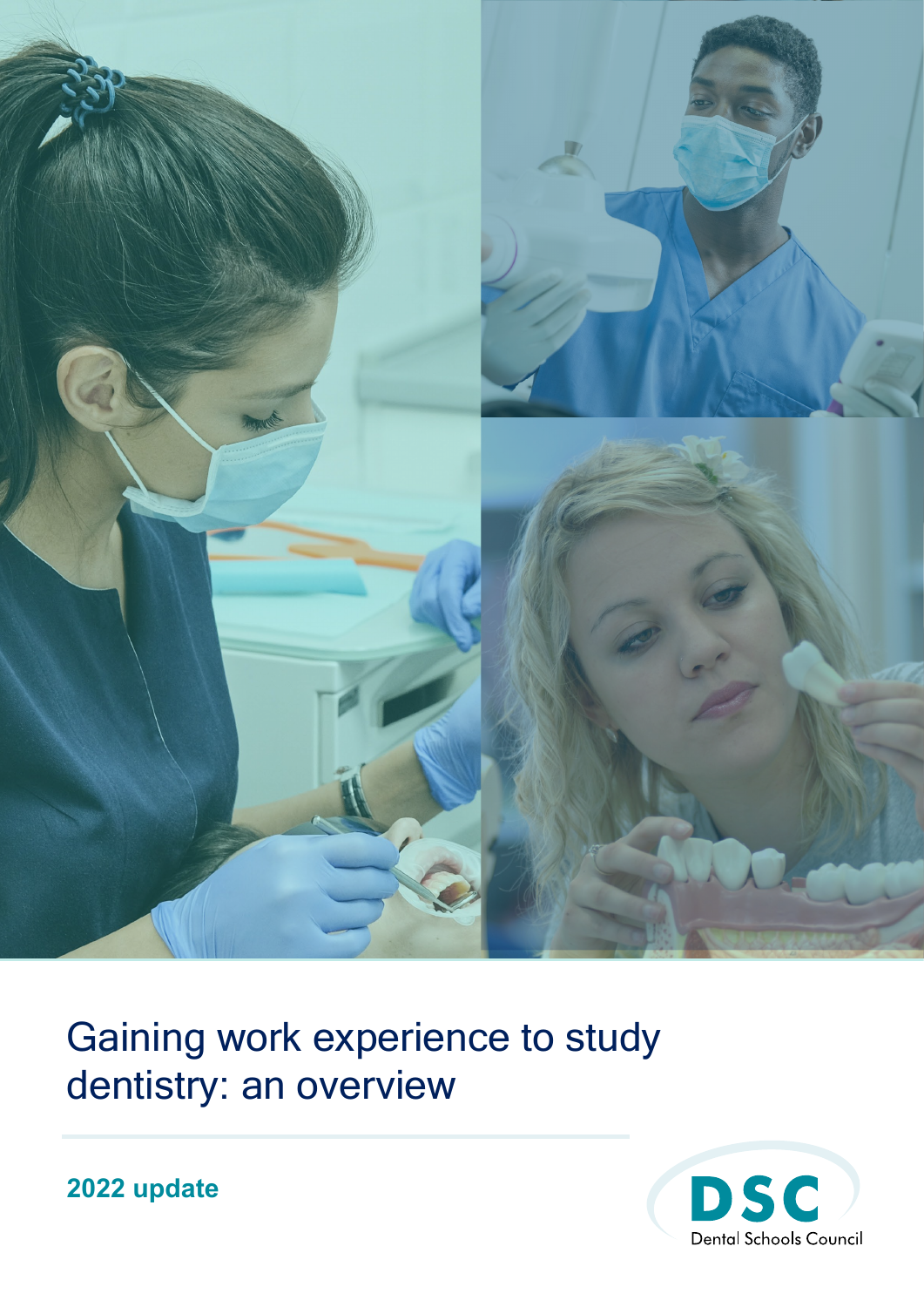# Purpose of this document

Work experience has always been something which raises many questions for prospective dental school applicants. Dental schools have recognised for some time that gaining useful work experience in healthcare is becoming increasingly difficult. The Dental Schools Council (DSC) is aware that the COVID-19 pandemic has exacerbated concerns and made it all the more difficult. DSC has, therefore, produced this guide as a one-stop-shop to answer your questions and alleviate your worries.

DSC is the representative body for dental schools across the UK and Ireland. Information has been approved by our membership and therefore can be taken as appropriate for all dental schools.

## What is work experience?

Work experience is an opportunity for a prospective dentist or dental care professional to gain experience of the world of work within an organisation or practice. It is an opportunity both for you to gain skills and prepare for professional study, but also to understand the demands of the career and find out if it is suited to you.

Work experience does not, however, have to be shadowing in a dental practice. Any activity or life experience that helps you prepare for professional study in the area is beneficial. Any public-facing role, for example, is valuable as interpersonal skills are an important part of being a dentist.

## Setting up work experience

#### *When and how long?*

Work experience can take place at any time in the year. It is worth considering, however, when you will be submitting your dental school applications, so that you can reference your experience and what you've learnt in your personal statement. Some schools may build time into your year for work experience. If not, school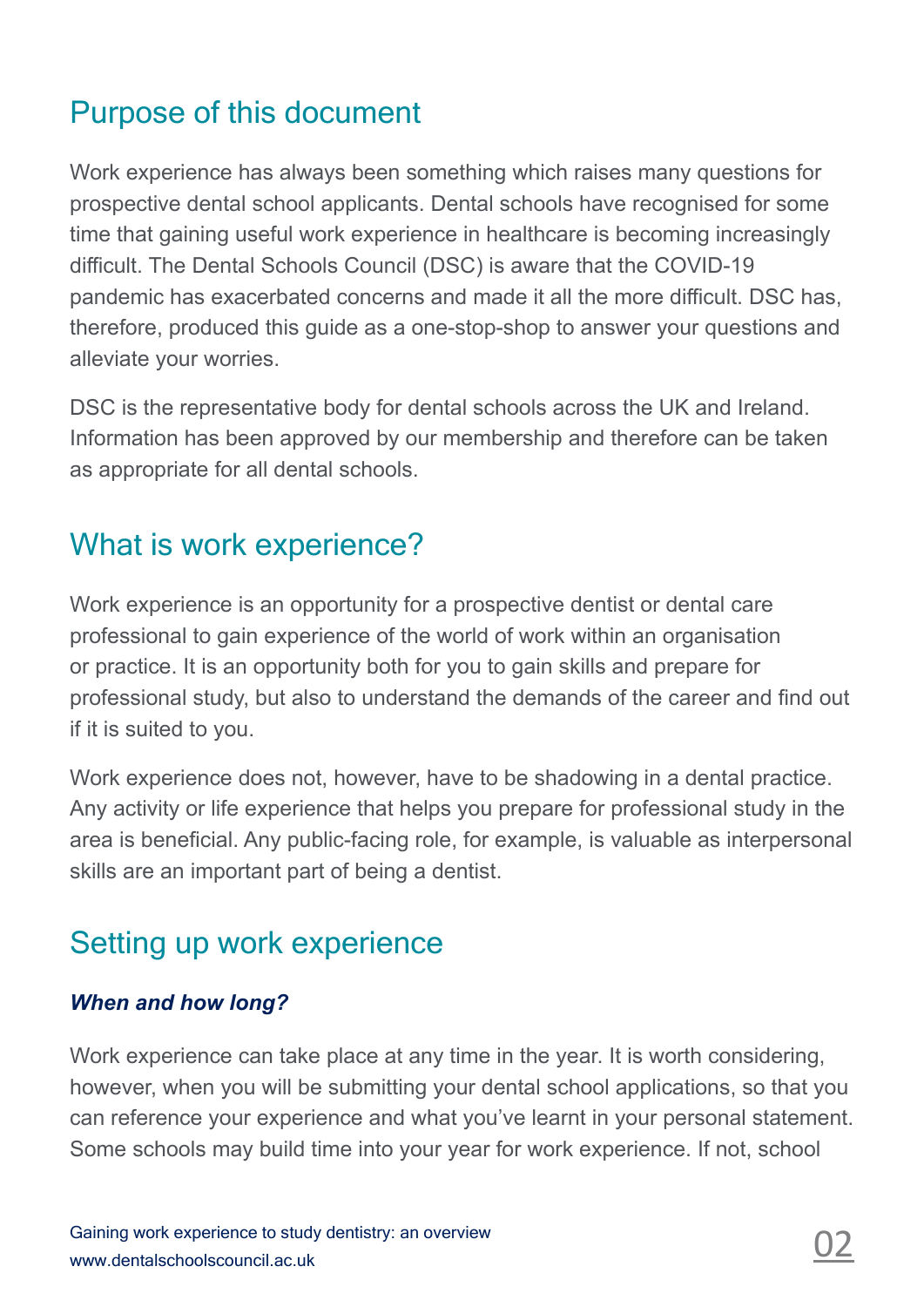holidays may be a good time so that your experience does not interfere with your usual studies.

Any length of work experience is helpful. If in a dental setting, two to three days should give you enough time to understand the work that goes on in the practice and gain insight into the profession to help inform your future career decisions.

It is important to remember that it is not how much work experience you have done which is important, but rather how you reflect on it and the learning you take.

### *Eligibility for work experience*

Eligibility for work experience placements may vary from organisation to organisation. In general, dental practices will be looking for individuals who:

- Are aged 16 years or older
- Are interested in working within oral healthcare
- Have not received any other practice based experience elsewhere

### *How to find it*

When looking for work experience, a good starting point is to directly approach practices and healthcare settings you would like to gain experience in. Prepare a short CV and hand this into places in your area which relate to healthcare, saying that you are willing to volunteer.

Your school or college may already have connections with providers who have offered work experience to students in the past. Talk to your careers adviser and see if they can put you in touch.

Alongside your schools and colleges, there are a range of other organisations that can help you find work experience opportunities. These include:

- Jobcentre Plus and the Prince's Trust
- Universities and their dental schools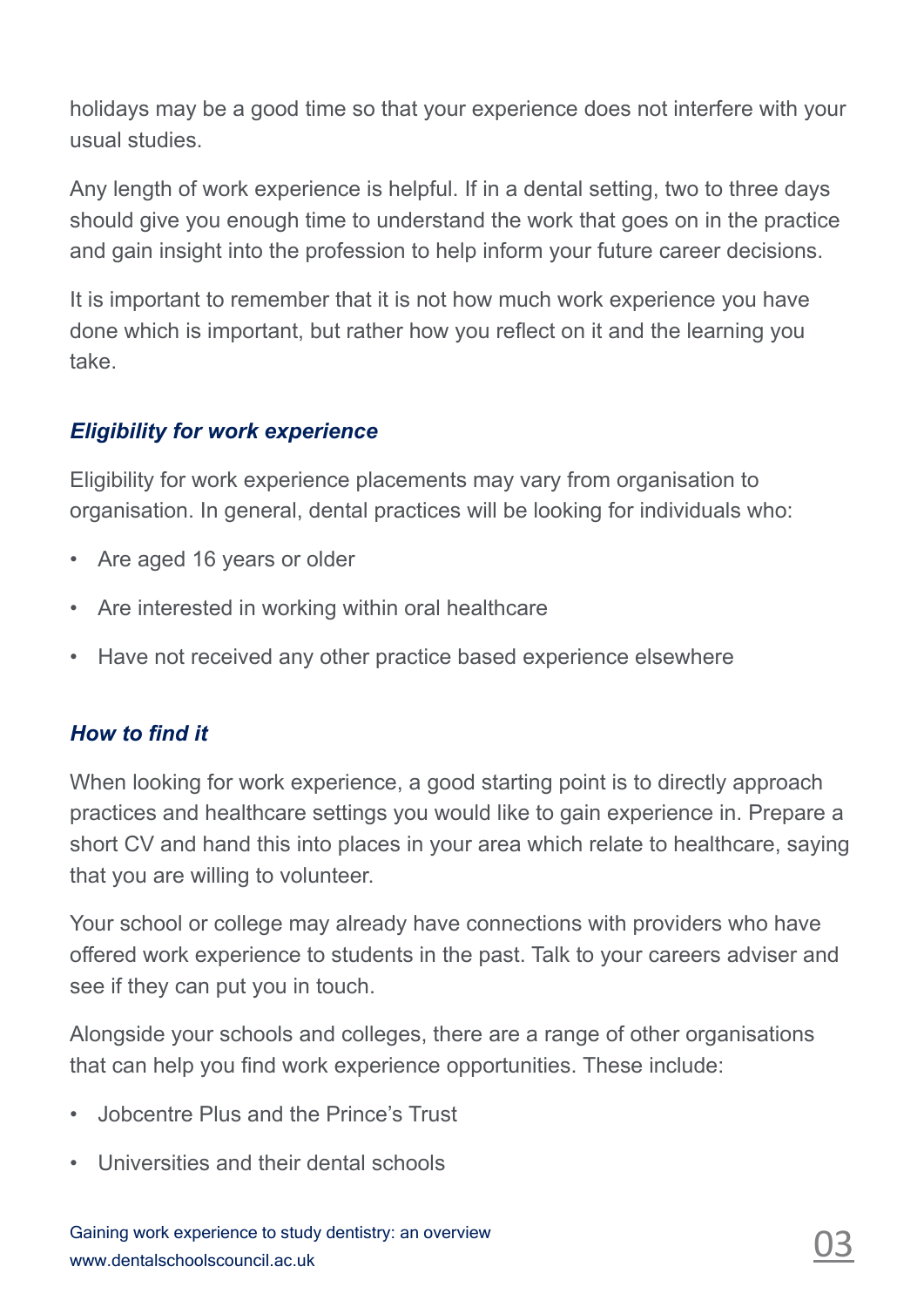• Charities

Beyond local dental surgeries, there are a range of other settings you can gain meaningful work experience in that you may not have thought of. These include:

- Orthodontic Practices
- Community Dental Services
- Dental Technician Labs
- Clinical Dental Technician Practices
- General caring experience at a care home

## What to expect during work experience in a dental practice

You should be given an induction when you begin any work experience, no matter how long it is, at a dental practice. This should include the themes listed below:

#### *Health and safety*

On work experience you will not undertake any clinical activity such as cleaning teeth or taking impressions. Your mentor will have primary responsibility for your health and safety so it is important you make them aware of any conditions or needs they should be aware of. You should be informed of how to raise any health and safety concerns.

#### *Confidentiality*

You should not share any information about patients, including that a person is a patient of the practice. That means you should not tell anyone outside the practice any patient names or details.

#### *Insurance*

You should be insured for any work within a dental practice by their existing insurance policy. For more information, please visit the Association of British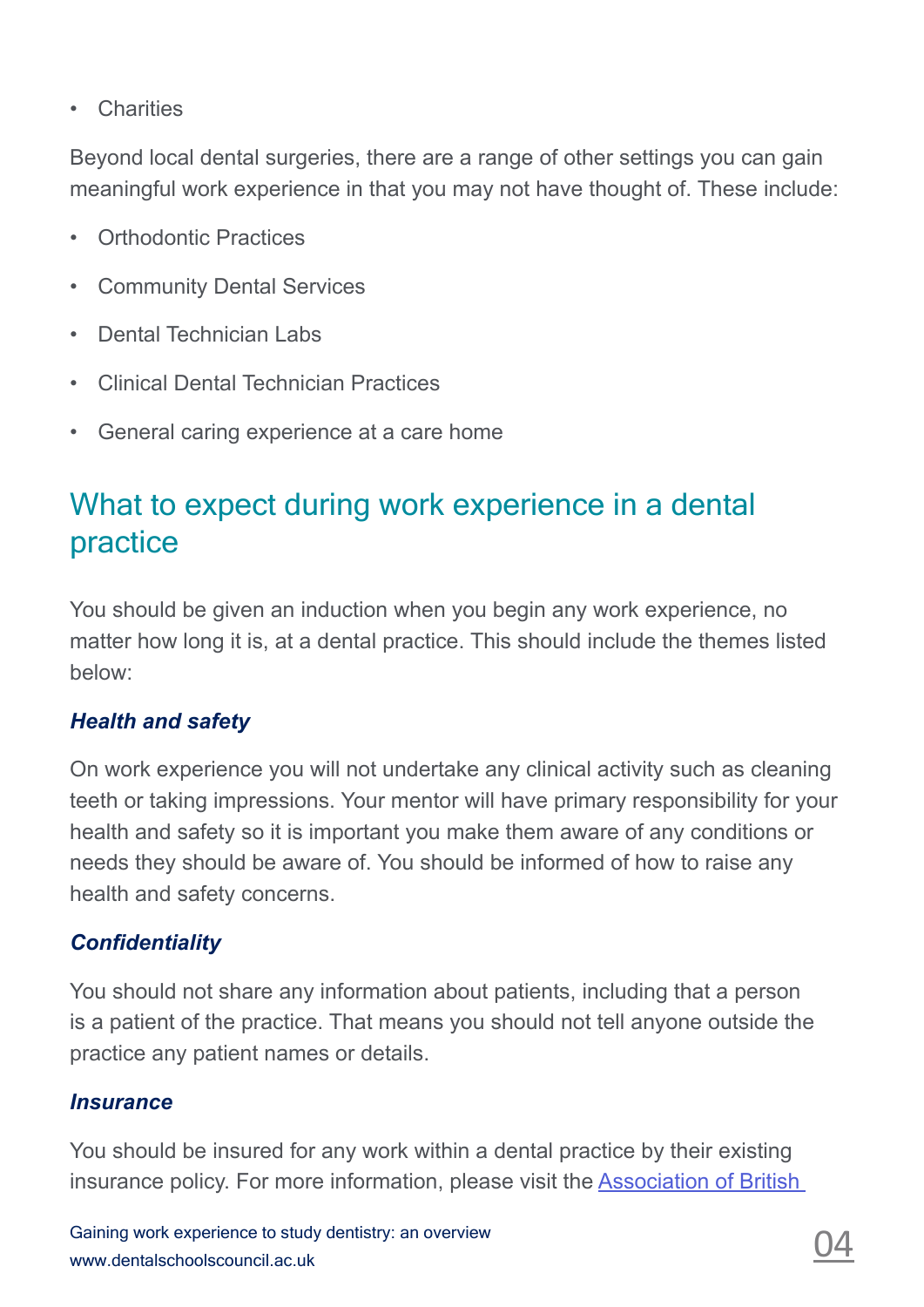[Insurers,](https://www.abi.org.uk/) who agree that individuals on work experience should be treated as employees for the purposes of insurance against bodily injury where the employer is legally liable for a loss.

#### *Safeguarding*

If you are under 16 your supervisor may be required to obtain a DBS check if you will shadow them unsupervised. However, if you are 16 or 17 years old the practice staff are not required to obtain a DBS check.

#### *How to act around patients and the team*

You are representing the practice and should behave in a professional, respectful and responsible manner. You should exhibit the values as listed in the [NHS](https://www.healthcareers.nhs.uk/working-health/working-nhs/nhs-constitution)  [constitution.](https://www.healthcareers.nhs.uk/working-health/working-nhs/nhs-constitution)

#### *Practical arrangements*

You should enquire about arrangements for lunch and refreshments and breaks, what to do if you cannot attend for ill health or other reasons, and what to wear.

## What to do afterwards

Reflecting on the preparation you have done will provide vital insight into your potential future career, which you should draw upon throughout the application process, especially in your personal statement and interview.

The ability to reflect on what you have learned, both about yourself and about working in dentistry and healthcare, through your experiences is the key thing dental schools are looking for when they assess your application. Remember: it is what you learn about yourself, about other people and about how effective care is delivered and received that counts. What you did is only a small part of the story; it is how you have used the opportunities available to you that matters.

# What to do if you can't find work experience

Dental schools have recognised for some years that gaining useful work experience in healthcare is becoming increasingly difficult. During and following